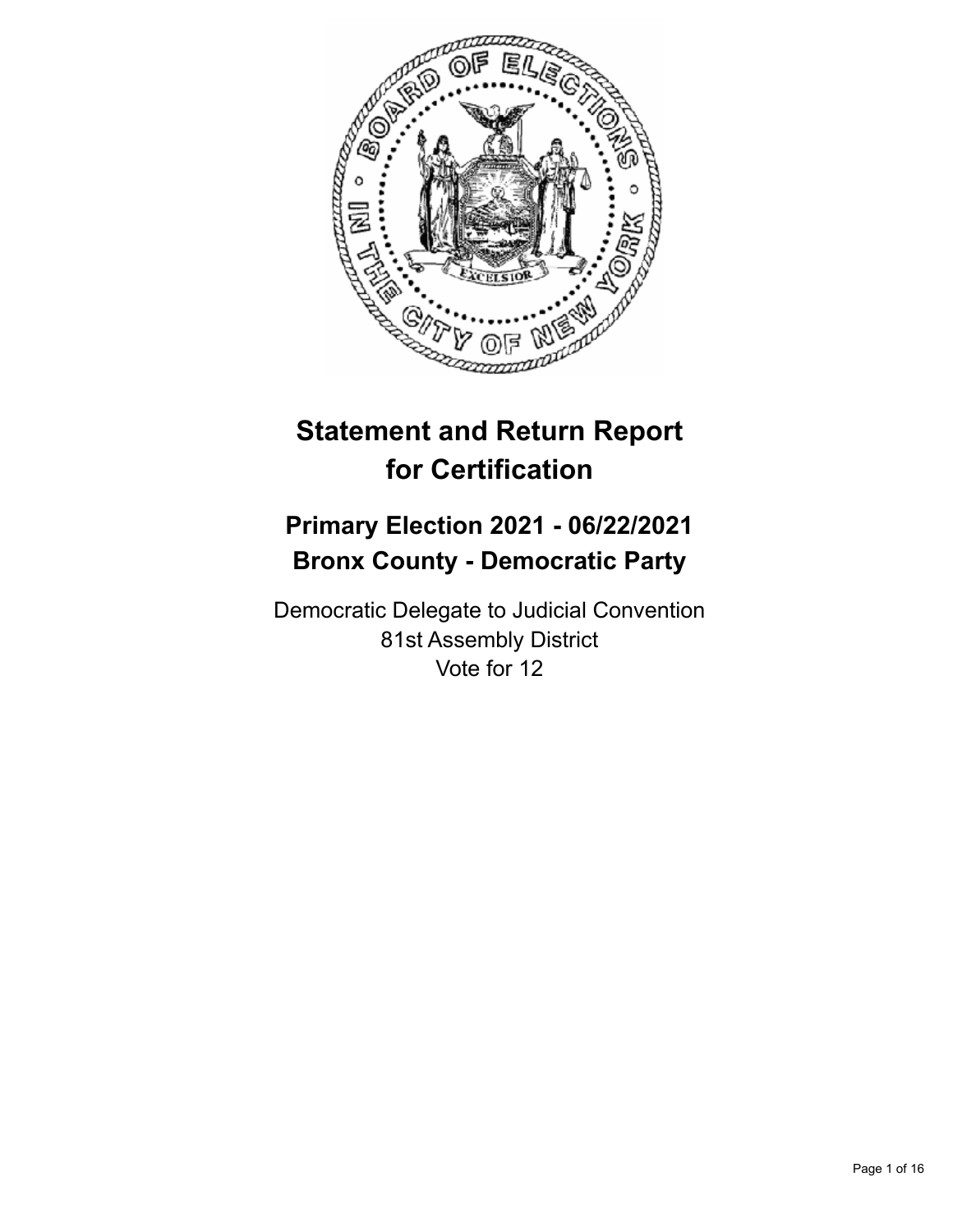

| <b>PUBLIC COUNTER</b>                                    | 13,674 |
|----------------------------------------------------------|--------|
| MANUALLY COUNTED EMERGENCY                               | 0      |
| <b>ABSENTEE / MILITARY</b>                               | 2,664  |
| <b>AFFIDAVIT</b>                                         | 68     |
| <b>Total Ballots</b>                                     | 16,406 |
| Less - Inapplicable Federal/Special Presidential Ballots | 0      |
| <b>Total Applicable Ballots</b>                          | 16,406 |
| ELIOT L. ENGEL                                           | 9,301  |
| <b>RANDI MARTOS</b>                                      | 5,049  |
| <b>WILLIAM WEITZ</b>                                     | 3,942  |
| <b>HELEN K. MORIK</b>                                    | 4,675  |
| <b>MICHAEL HELLER</b>                                    | 4,373  |
| <b>TERESA COLON</b>                                      | 6,131  |
| <b>DELORES DIXON</b>                                     | 5,413  |
| <b>JERALD KREPPEL</b>                                    | 3,243  |
| <b>PAUL ELLIS</b>                                        | 3,985  |
| <b>KATHRYN THEOBALD</b>                                  | 4,727  |
| <b>IRA BIGELEISEN</b>                                    | 3,504  |
| <b>BRUCE FELD</b>                                        | 3,657  |
| <b>GEORGE DIAZ</b>                                       | 3,147  |
| ALINA K. DOWE                                            | 3,187  |
| <b>GARNELL BERKLEY</b>                                   | 1,727  |
| <b>DANELL BERKLEY</b>                                    | 1,856  |
| <b>BRENDA MUNIZ</b>                                      | 3,559  |
| <b>DANIEL MUNIZ</b>                                      | 2,015  |
| <b>CHRISTINA MUNIZ</b>                                   | 3,433  |
| <b>LEONEL BAEZ</b>                                       | 2,180  |
| RICARDO SOTO                                             | 2,643  |
| EDUARDO J. NUNEZ                                         | 2,546  |
| ROBERT HIDALGO                                           | 2,651  |
| AAMER TAHSEER (WRITE-IN)                                 | 1      |
| AARON FOLDENAUER (WRITE-IN)                              | 1      |
| AARON GHITELMAN (WRITE-IN)                               | 1      |
| ABIGAIL MARTIN (WRITE-IN)                                | 2      |
| ADAM ARKIN (WRITE-IN)                                    | 1      |
| ADELRON DOSSANTOS (WRITE-IN)                             | 1      |
| AINNE GRAMER (WRITE-IN)                                  | 1      |
| AITAN ELIASH (WRITE-IN)                                  | 1      |
| AL HIGLER (WRITE-IN)                                     | 1      |
| ALANA CURTIS-RODRGUEZ (WRITE-IN)                         | 1      |
| ALEX DIAMOND (WRITE-IN)                                  | 1      |
| ALEXANDER M. MARTIN (WRITE-IN)                           | 1      |
| ALF LANDOW (WRITE-IN)                                    | 1      |
| ALYSSA EDWARDS (WRITE-IN)                                | 1      |
| AMANDA NASBAN (WRITE-IN)                                 | 1      |
| AMIR KHAN (WRITE-IN)                                     | 1      |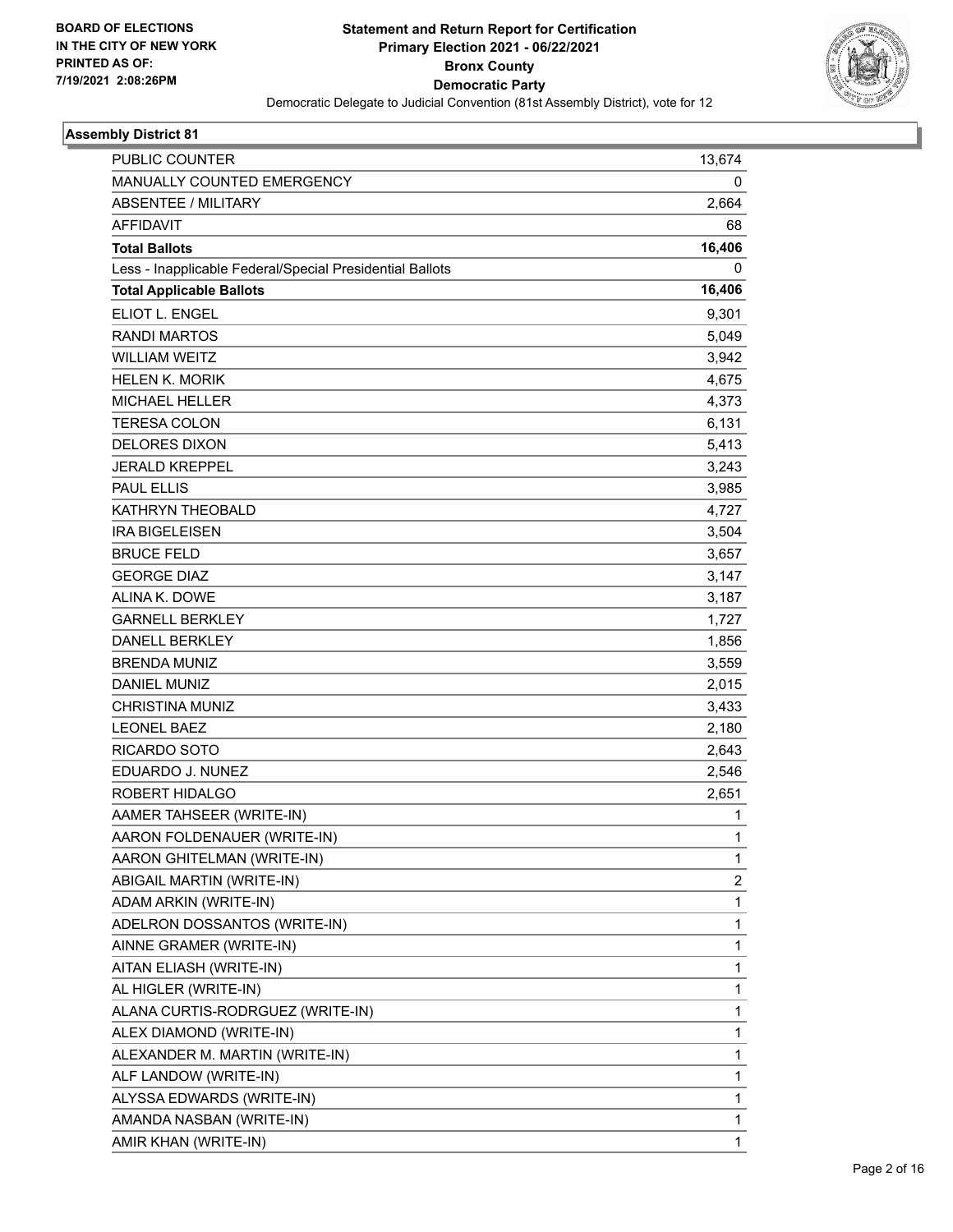

| AMISCH SABUR-MUMIN (WRITE-IN)       | 1                       |
|-------------------------------------|-------------------------|
| ANDREA LUCIANO (WRITE-IN)           | 1                       |
| ANDREW CARORIN (WRITE-IN)           | 1                       |
| ANDREW MARC KAUFMAN (WRITE-IN)      | 1                       |
| ANDREW T. JACKSON (WRITE-IN)        | 1                       |
| ANDY KAPLAN (WRITE-IN)              | 1                       |
| ANGEL CRUZ (WRITE-IN)               | 1                       |
| ANITA DUTT (WRITE-IN)               | 1                       |
| ANNA GEAGAN (WRITE-IN)              | 1                       |
| ANNE BUCKLEY (WRITE-IN)             | 1                       |
| ASA HENRY (WRITE-IN)                | 1                       |
| BARBARA FIELD GOLDEN (WRITE-IN)     | $\overline{\mathbf{c}}$ |
| <b>BARNABAS COLLINS (WRITE-IN)</b>  | 1                       |
| BEN ARONOWITZ (WRITE-IN)            | 1                       |
| BENJAMIN DIAMOND (WRITE-IN)         | 1                       |
| BETSY KNAPP (WRITE-IN)              | 1                       |
| BETTY BAUMEL (WRITE-IN)             | 1                       |
| BILL DEBLASIO (WRITE-IN)            | 1                       |
| <b>BRENDA CARONIG (WRITE-IN)</b>    | 1                       |
| BRENDA MUNIZ (WRITE-IN)             | 1                       |
| BRIAN ALBERTS (WRITE-IN)            | 1                       |
| BRIAN DE NAULT (WRITE-IN)           | 1                       |
| BRYAN GRANNUM (WRITE-IN)            | 1                       |
| CARLOS EDUARDO RODRIGUEZ (WRITE-IN) | 1                       |
| CAROL INCARNACAO SCHIRM (WRITE-IN)  | 1                       |
| CATHY ROJAS (WRITE-IN)              | 1                       |
| CECIL BONITO (WRITE-IN)             | 1                       |
| CHARLIE FRIEDBERG (WRITE-IN)        | 1                       |
| CHARLIE WOHLBERG (WRITE-IN)         | 1                       |
| CHERYL CHIOVETTA (WRITE-IN)         | $\overline{\mathbf{c}}$ |
| CHEYENNE JACKSON (WRITE-IN)         | 1                       |
| CIATTAZ BAYSAH (WRITE-IN)           | 1                       |
| CLAIBOURNE HENRY (WRITE-IN)         | $\mathbf{1}$            |
| CORNELIUS MILES (WRITE-IN)          | $\overline{2}$          |
| DAMIAN MCSHANE (WRITE-IN)           | 1                       |
| DAN PADERNACHT (WRITE-IN)           | $\overline{c}$          |
| DANA GRECO (WRITE-IN)               | $\mathbf{1}$            |
| DANIEL MURPHY (WRITE-IN)            | 1                       |
| DANIELLE ROSE (WRITE-IN)            | 1                       |
| DAVID ARONOWITZ (WRITE-IN)          | 1                       |
| DAVID EISSIPP (WRITE-IN)            | 1                       |
| DAVID INGRIM (WRITE-IN)             | 1                       |
| DAVID KNAPP (WRITE-IN)              | 1                       |
| DAVID STADTMANN (WRITE-IN)          | 1                       |
| DAVID STUDTMOVER (WRITE-IN)         | 1                       |
| DEIDRE BURKE (WRITE-IN)             | 1                       |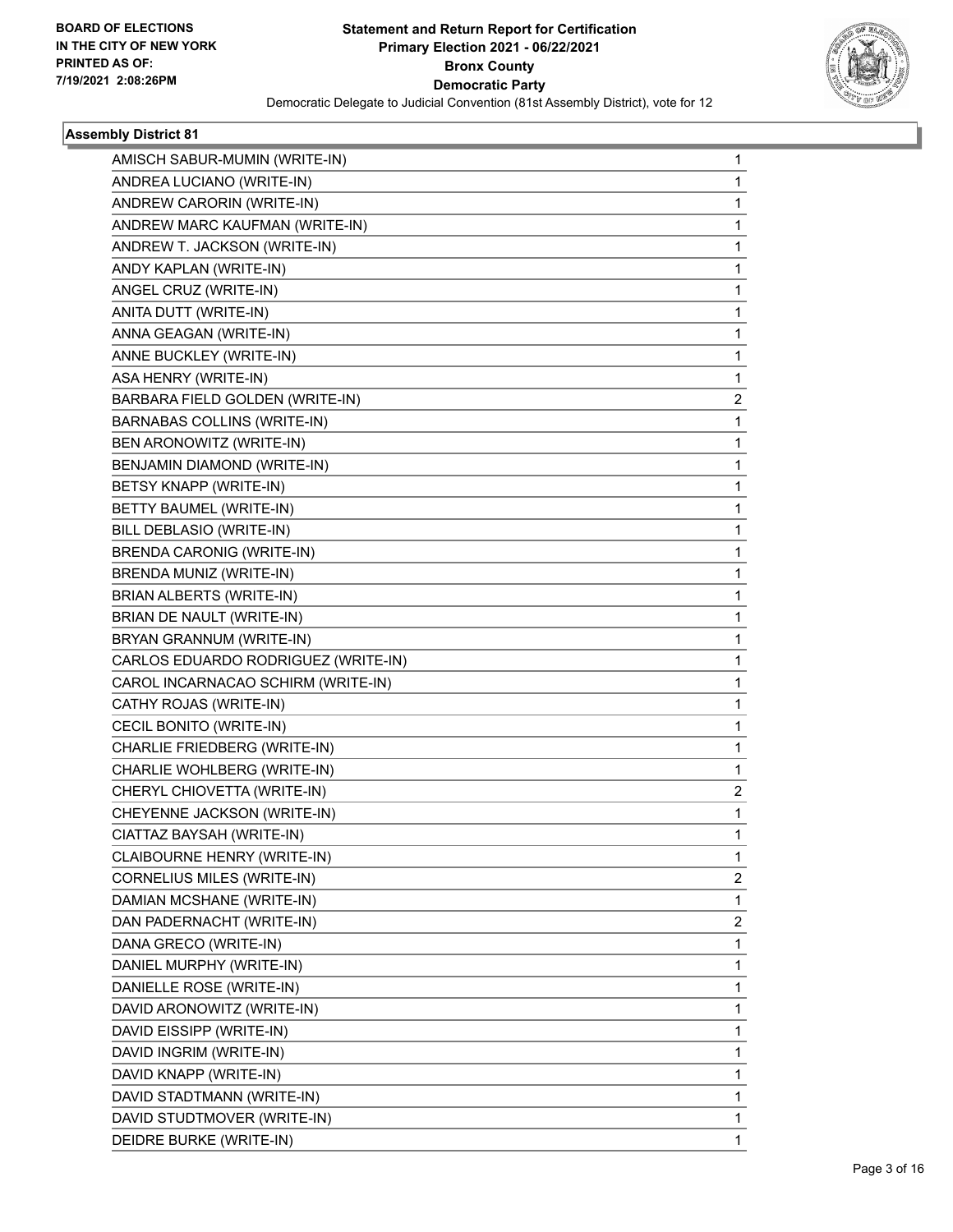

| DIANA KALMAN (WRITE-IN)          | 1            |
|----------------------------------|--------------|
| DONALD GOLDBERG (WRITE-IN)       | 1            |
| DYLAN J KENNEDY (WRITE-IN)       | 1            |
| EAMON COFFEY (WRITE-IN)          | $\mathbf{1}$ |
| ED SHIBLE (WRITE-IN)             | 1            |
| EDUARDO MORA (WRITE-IN)          | 1            |
| EDWARD ARFE (WRITE-IN)           | $\mathbf{1}$ |
| EDWARD CULLEN (WRITE-IN)         | 1            |
| EFRAIM HERSTIE (WRITE-IN)        | 1            |
| EFRAIN GONZALEZ (WRITE-IN)       | $\mathbf{1}$ |
| EITAN WEINSTEINER (WRITE-IN)     | 1            |
| ELEANOR GEAGAN (WRITE-IN)        | 1            |
| ELIABETH GARY (WRITE-IN)         | $\mathbf{1}$ |
| ELIANN CHIOVETTA (WRITE-IN)      | 1            |
| ELLA MCGLYNN (WRITE-IN)          | 1            |
| ELLIOT FEINMAN (WRITE-IN)        | $\mathbf{1}$ |
| EMILY YOLKUT (WRITE-IN)          | 1            |
| ERIC ADAMS (WRITE-IN)            | 1            |
| ERIC DINOWITZ (WRITE-IN)         | $\mathbf{1}$ |
| EVANGELISTA ESCUBORES (WRITE-IN) | 1            |
| EVERETT STEMBRIDGE (WRITE-IN)    | 1            |
| FERNANDO CABRERRA (WRITE-IN)     | $\mathbf{1}$ |
| FRANK NUGENT (WRITE-IN)          | 1            |
| FRED GOLDEN (WRITE-IN)           | 2            |
| <b>GABRIEL NUNEZ (WRITE-IN)</b>  | $\mathbf{1}$ |
| GARY ARELBANK (WRITE-IN)         | 1            |
| GARY AXELBANK (WRITE-IN)         | 1            |
| <b>GARY CRUGEN (WRITE-IN)</b>    | $\mathbf{1}$ |
| <b>GAYLE SHIBLE (WRITE-IN)</b>   | 2            |
| GIANNI CHIOVETTA (WRITE-IN)      | 1            |
| GIOVANNI CIPOLLA (WRITE-IN)      | $\mathbf{1}$ |
| GREG OVERZAT (WRITE-IN)          | 1            |
| HARVEY MILK (WRITE-IN)           | 1            |
| HAYLAY CLARK (WRITE-IN)          | $\mathbf{1}$ |
| HEALY TURESHI (WRITE-IN)         | $\mathbf{1}$ |
| HENRY HERBERT (WRITE-IN)         | 1            |
| HOWARD QUINN (WRITE-IN)          | $\mathbf{1}$ |
| ILEANA TORRESS (WRITE-IN)        | 1            |
| IRA BIGELESEISEM (WRITE-IN)      | 1            |
| ISAAC WRIGHT JR. (WRITE-IN)      | $\mathbf{1}$ |
| ISCHIA BRAVO (WRITE-IN)          | $\mathbf{1}$ |
| JACK MARTH (WRITE-IN)            | 1            |
| JAKE BAKIRAN (WRITE-IN)          | $\mathbf{1}$ |
| JAMES BRADLEY (WRITE-IN)         | 1            |
| JAMES CALDERON (WRITE-IN)        | 1            |
| JAMES REILLY (WRITE-IN)          | 3            |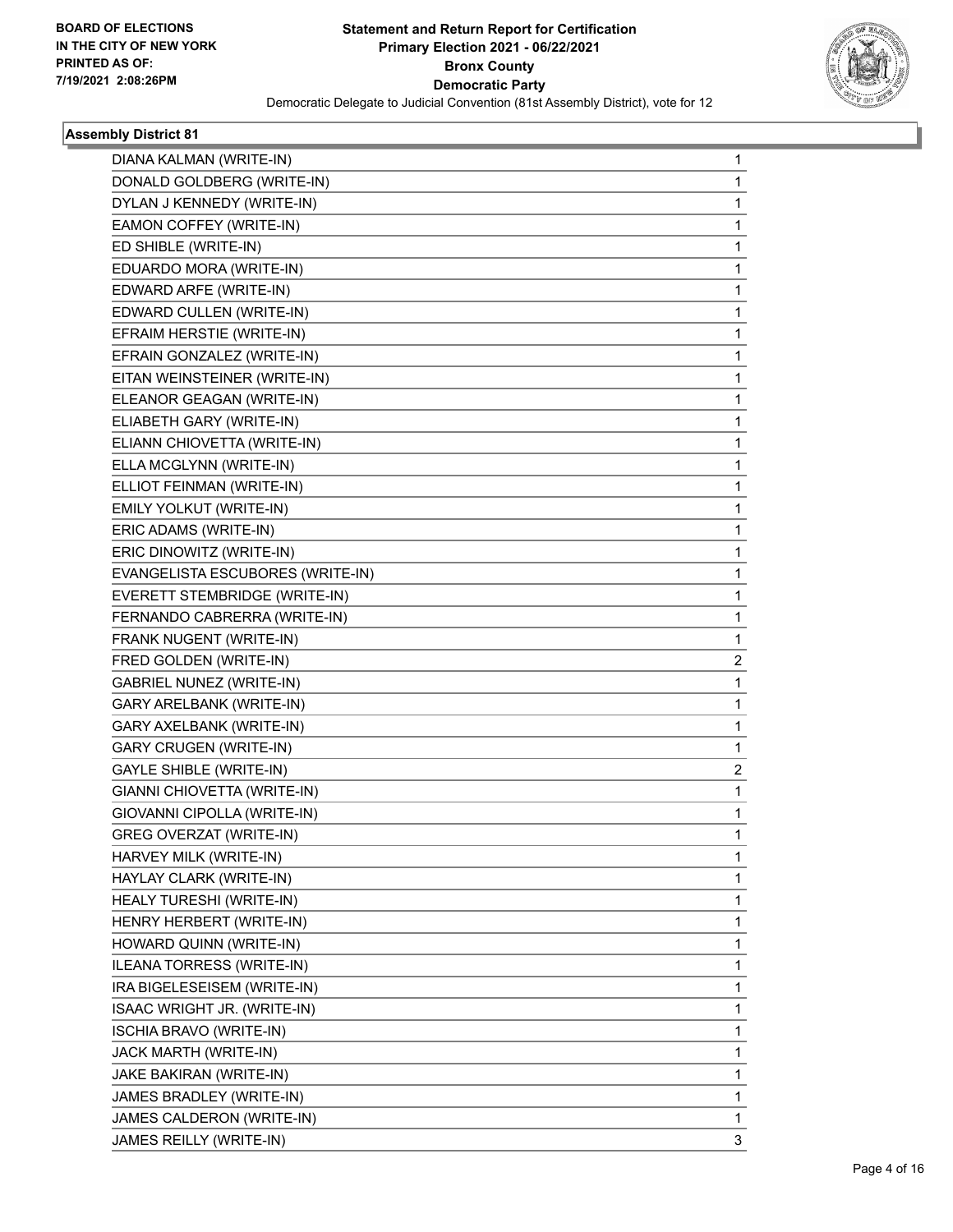

| JAMES SOLLANI (WRITE-IN)           | 1                       |
|------------------------------------|-------------------------|
| JAMIN R SEWELL (WRITE-IN)          | 1                       |
| JANEI PEGUERO (WRITE-IN)           | 1                       |
| JANELLE KING (WRITE-IN)            | 1                       |
| JEFFREY OKUN (WRITE-IN)            | 1                       |
| JENNIFER FIRESTONE (WRITE-IN)      | 1                       |
| JENNIFER SCANLETT (WRITE-IN)       | 1                       |
| <b>JESSICA FLORES (WRITE-IN)</b>   | 3                       |
| JESSICA HALLER (WRITE-IN)          | 1                       |
| <b>JESSICA HILLIARD (WRITE-IN)</b> | 1                       |
| JOANNE SPIVAK (WRITE-IN)           | 1                       |
| JOANNE TROTTER (WRITE-IN)          | 1                       |
| JOHN B FEERICK (WRITE-IN)          | 1                       |
| JOHN CAMPBELL (WRITE-IN)           | 1                       |
| JOHN FEERICK (WRITE-IN)            | 1                       |
| JOHN J. ROONEY (WRITE-IN)          | 1                       |
| JOHN MARTH (WRITE-IN)              | 3                       |
| JOHN MOORE (WRITE-IN)              | $\overline{\mathbf{c}}$ |
| JOHN RODRIGUEZ (WRITE-IN)          | 3                       |
| JOHN SIEGEL (WRITE-IN)             | 1                       |
| JOHN VILLANOVA (WRITE-IN)          | 1                       |
| JONESHA VALENTINE (WRITE-IN)       | 1                       |
| JOSE ALONZO (WRITE-IN)             | 1                       |
| JOSE F. MORENO (WRITE-IN)          | 1                       |
| JOSE GARCIA (WRITE-IN)             | $\overline{c}$          |
| JOSEPH KALMAN (WRITE-IN)           | 1                       |
| JOSHUA DIAMOND (WRITE-IN)          | 1                       |
| JOSHUA HILL (WRITE-IN)             | 1                       |
| JUAN NUNEZ (WRITE-IN)              | 1                       |
| JUBA NOUR (WRITE-IN)               | 1                       |
| JUDITH BAUMEL (WRITE-IN)           | 1                       |
| <b>JULIE REYES (WRITE-IN)</b>      | 1                       |
| JULIE S. RAPHAEL (WRITE-IN)        | 1                       |
| JULIET BAILEY (WRITE-IN)           | 1                       |
| KATHERINE GOLDSTEIN (WRITE-IN)     | 1                       |
| KATHY SOLOMON (WRITE-IN)           | $\mathbf 1$             |
| KATIE ADAMS (WRITE-IN)             | 1                       |
| KATRINA FOSTER (WRITE-IN)          | 1                       |
| KELVYN JACKSON (WRITE-IN)          | $\mathbf{1}$            |
| KENNY MINAYA (WRITE-IN)            | $\mathbf{1}$            |
| KERMIS BATISTA (WRITE-IN)          | 1                       |
| KEVIN CLARK (WRITE-IN)             | $\mathbf 1$             |
| KINGSLY LASBREY (WRITE-IN)         | 1                       |
| KOLUK BAYSAH (WRITE-IN)            | 1                       |
| KRISTIN KEHOE (WRITE-IN)           | 1                       |
| <b>KRYSTAL SNOW (WRITE-IN)</b>     | $\mathbf{1}$            |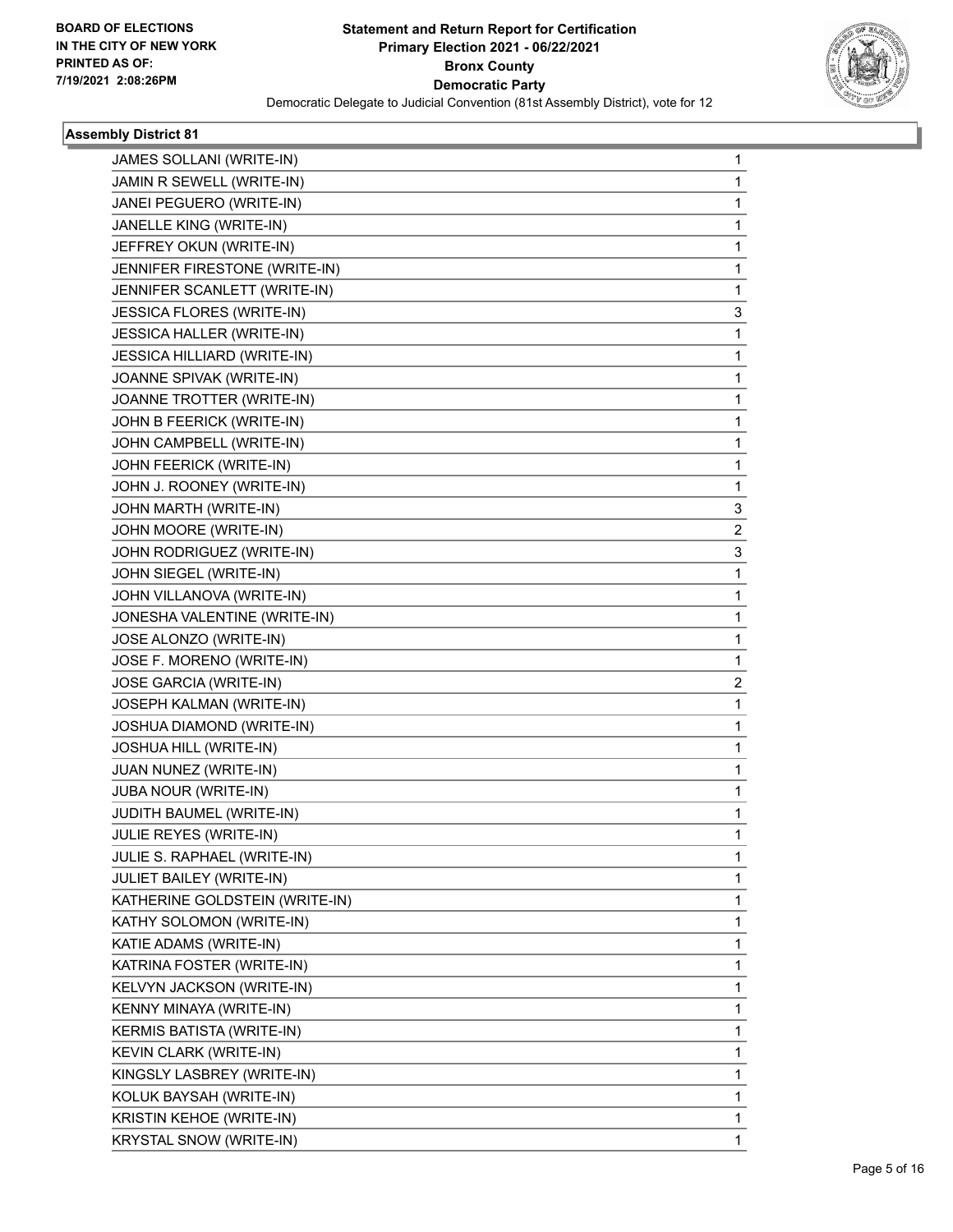

| LARRY TOWERS (WRITE-IN)         | 1                       |
|---------------------------------|-------------------------|
| LAURA SPALTER (WRITE-IN)        | $\mathbf{1}$            |
| LAUREN CHIOVETTA (WRITE-IN)     | 2                       |
| LENA MERCADO (WRITE-IN)         | $\mathbf{1}$            |
| LILY RABE (WRITE-IN)            | 1                       |
| LISA ROSENBERG (WRITE-IN)       | 1                       |
| LORI LASSON (WRITE-IN)          | $\mathbf{1}$            |
| LUAL CHARLES (WRITE-IN)         | 1                       |
| LUIS GUTIERREZ (WRITE-IN)       | 1                       |
| MARC MESSENGER (WRITE-IN)       | $\mathbf{1}$            |
| MARCIA BERGSON (WRITE-IN)       | 1                       |
| MARIA LIZABETH PARDO (WRITE-IN) | 1                       |
| MARIANNE WILLIAMSON (WRITE-IN)  | $\mathbf{1}$            |
| MARILYN FEERICK (WRITE-IN)      | $\overline{\mathbf{c}}$ |
| MARK DUDLIO (WRITE-IN)          | 1                       |
| MARK SLOMZAWY (WRITE-IN)        | $\mathbf{1}$            |
| MARSHALL STRUBRIDGE (WRITE-IN)  | 1                       |
| MARTHA STARK (WRITE-IN)         | 1                       |
| MARTIN ROSEN (WRITE-IN)         | $\mathbf{1}$            |
| MARYANN A YOUNG (WRITE-IN)      | 1                       |
| MATT NASBAN (WRITE-IN)          | 2                       |
| MICHAEL BLOOMBERG (WRITE-IN)    | $\mathbf{1}$            |
| MICHAEL FENERMAN (WRITE-IN)     | 1                       |
| MICHAEL HINMAN (WRITE-IN)       | 1                       |
| MICHAEL IUPINACCI (WRITE-IN)    | $\mathbf{1}$            |
| MICHAEL SPIVAK (WRITE-IN)       | 1                       |
| MICHAEL SUSANA (WRITE-IN)       | 1                       |
| MICHAEL VILLANOVA (WRITE-IN)    | $\mathbf{1}$            |
| MICHELLE CARRUSO (WRITE-IN)     | 1                       |
| MICHELLE REUS (WRITE-IN)        | 1                       |
| MICHELLE VISAGE (WRITE-IN)      | $\mathbf{1}$            |
| MINO LORA (WRITE-IN)            | 2                       |
| MONICA ESKIN, ESQ (WRITE-IN)    | 1                       |
| MONIQUE JOHNSON C (WRITE-IN)    | $\mathbf{1}$            |
| MOSHE PIPILS (WRITE-IN)         | $\mathbf{1}$            |
| MUHAMMAD MAHMUD (WRITE-IN)      | 1                       |
| NANCY ENGEL (WRITE-IN)          | $\mathbf{1}$            |
| NAPZI LASBREY (WRITE-IN)        | 1                       |
| NATALIE GIONEL VELEZ (WRITE-IN) | 1                       |
| NATALIE GOMEZ VELEZ (WRITE-IN)  | $\mathbf{1}$            |
| NETANEL FIORINO (WRITE-IN)      | $\mathbf{1}$            |
| NETANEL LINZER (WRITE-IN)       | 1                       |
| NICHOLAS CHIOVETTA (WRITE-IN)   | $\mathbf{1}$            |
| NICHOLAS MARTINEZ (WRITE-IN)    | 1                       |
| NICOLE CARORIN (WRITE-IN)       | 1                       |
| NILKA MARTELL (WRITE-IN)        | 1                       |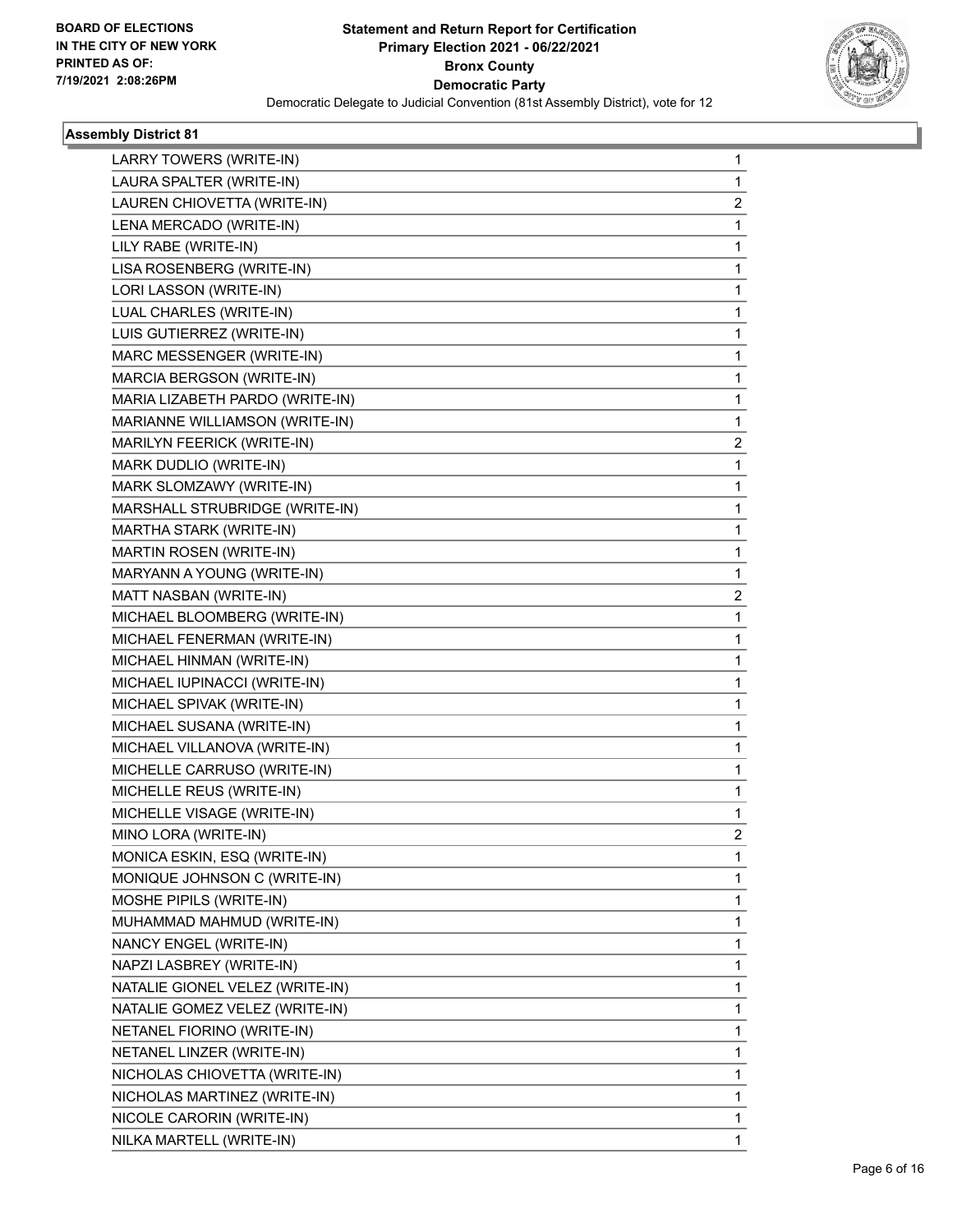

| NIRMAN DANZIG (WRITE-IN)          | 2              |
|-----------------------------------|----------------|
| NOAH POWLEN (WRITE-IN)            | 1              |
| NOSA LEVINSON (WRITE-IN)          | 1              |
| OKECHUKWA ECHEZONA (WRITE-IN)     | 1              |
| PAMELA KALLIMANIS (WRITE-IN)      | 1              |
| PAT PAULSON (WRITE-IN)            | 1              |
| PATRICK GEAGAN (WRITE-IN)         | 1              |
| PATRICK SMITH (WRITE-IN)          | 1              |
| PAUL MORIARTY (WRITE-IN)          | 1              |
| PAUL V. HAGAR (WRITE-IN)          | 1              |
| PAULE RIVERA (WRITE-IN)           | 1              |
| PEGGY ARONOWITZ (WRITE-IN)        | 1              |
| PEPPER FEERICK (WRITE-IN)         | 1              |
| PERRY CAROSSMAN (WRITE-IN)        | 1              |
| PHILIP ALCABES (WRITE-IN)         | 1              |
| PRETE BAHARA (WRITE-IN)           | 1              |
| RABBI LADY SRINER CAHN (WRITE-IN) | 1              |
| RADHY MIRANDA (WRITE-IN)          | 1              |
| RAFAEL N FISCHER (WRITE-IN)       | 1              |
| RALPH JOHNSON (WRITE-IN)          | 1              |
| RAMADAT SINGH (WRITE-IN)          | 1              |
| RAMDAT SINGH (WRITE-IN)           | 1              |
| RAMDET SINGH (WRITE-IN)           | $\overline{c}$ |
| RANDI ABREU (WRITE-IN)            | 1              |
| RANDYE BERNFELD (WRITE-IN)        | 1              |
| RAYMOND P MERCADO (WRITE-IN)      | 1              |
| REUBEN DIAZ JR (WRITE-IN)         | 1              |
| REV. DR. JILL STEIN (WRITE-IN)    | 1              |
| ROBERT ALLEN (WRITE-IN)           | 1              |
| ROBERT EISMAN (WRITE-IN)          | $\overline{c}$ |
| ROBERTA TODD (WRITE-IN)           | 1              |
| ROGER HAYES (WRITE-IN)            | 1              |
| ROGUE PRESTON (WRITE-IN)          | 1              |
| ROSEMARY GINTY (WRITE-IN)         | 1              |
| RUPAUL CHARLES (WRITE-IN)         | 1              |
| RUSSELL KANEY (WRITE-IN)          | 1              |
| SAMANTHA NUGENT (WRITE-IN)        | 1              |
| SAMUEL GHITELMAN (WRITE-IN)       | 1              |
| SANDRA LOBO (WRITE-IN)            | 1              |
| SASHA PARKER (WRITE-IN)           | 1              |
| SHAWN DONOVAN (WRITE-IN)          | 1              |
| SHIRA ATIMAN (WRITE-IN)           | 1              |
| SHIRA SILVERMAN (WRITE-IN)        | 1              |
| SIDNEY ROGOFF (WRITE-IN)          | 1              |
| STEVEN FROT (WRITE-IN)            | 1              |
| STRAND VON ZAROVICH (WRITE-IN)    | 1              |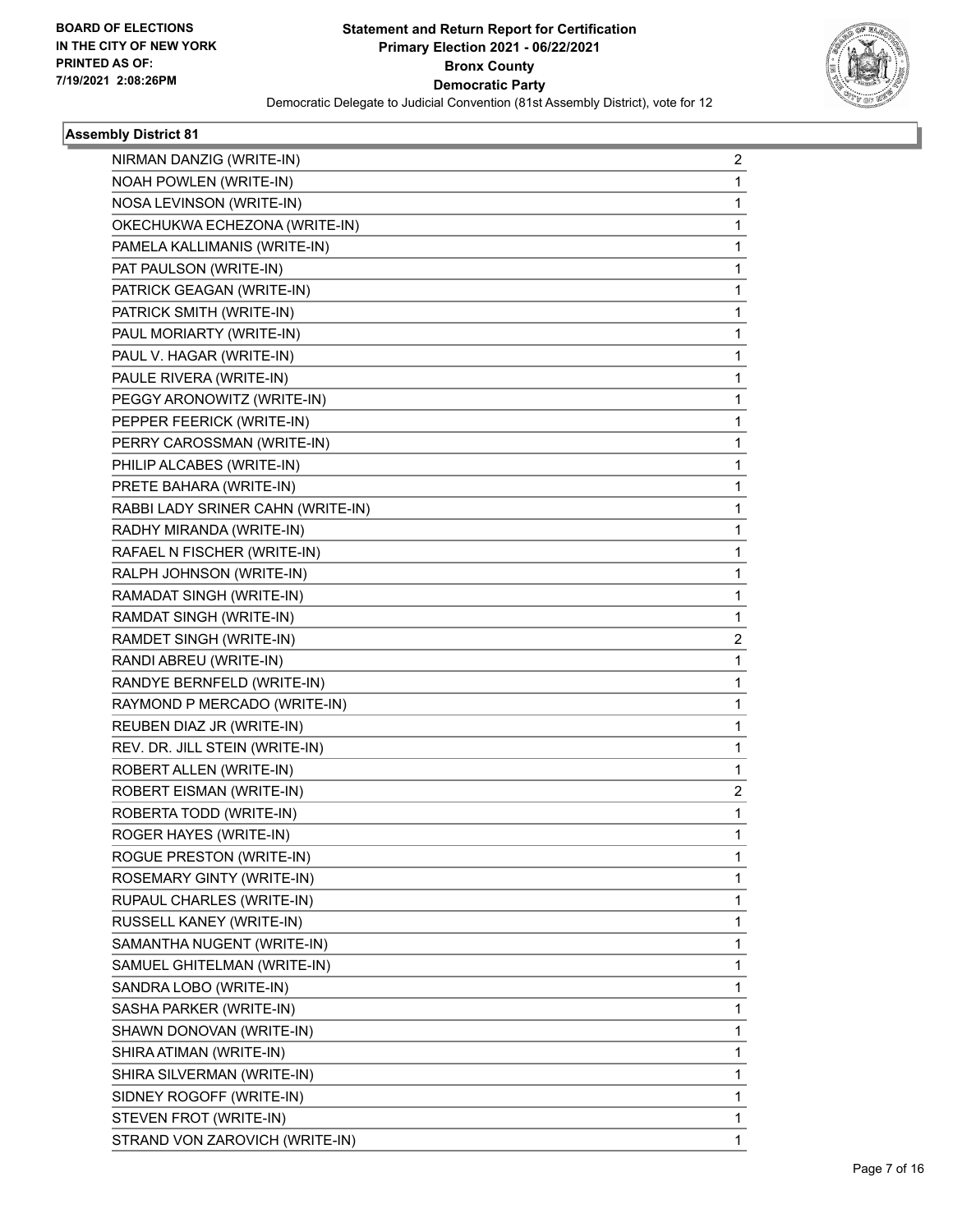

| SUE DODELL (WRITE-IN)              | 1                       |
|------------------------------------|-------------------------|
| SUE ELLEN DODELL (WRITE-IN)        | 1                       |
| SYLVIA LASK (WRITE-IN)             | $\mathbf{1}$            |
| SYLVIE WETTER (WRITE-IN)           | 1                       |
| TAO MORAN (WRITE-IN)               | 1                       |
| TERESA COLON (WRITE-IN)            | 1                       |
| TERESA FIGARIO (WRITE-IN)          | $\mathbf 1$             |
| THOMAS A. CAREY (WRITE-IN)         | $\mathbf 1$             |
| TIM V BROWN (WRITE-IN)             | 1                       |
| TIMBERY WHITFIELD (WRITE-IN)       | $\mathbf{1}$            |
| TOM MCBRIDE (WRITE-IN)             | 1                       |
| TRACY FEERICK (WRITE-IN)           | $\mathbf{1}$            |
| TRACY PARDO (WRITE-IN)             | 1                       |
| TRAVIS EPPS (WRITE-IN)             | 1                       |
| UNATTRIBUTABLE WRITE-IN (WRITE-IN) | 175                     |
| VENUS PAINZ (WRITE-IN)             | 1                       |
| VERENA C. POWELL (WRITE-IN)        | 2                       |
| <b>VERENA POWELL (WRITE-IN)</b>    | $\overline{\mathbf{c}}$ |
| VLAD VON TEPISCH (WRITE-IN)        | $\mathbf{1}$            |
| <b>WALTER GREEN (WRITE-IN)</b>     | 1                       |
| WAYNE PRICE (WRITE-IN)             | 1                       |
| WENDI SCHULMAN (WRITE-IN)          | $\mathbf{1}$            |
| WILLIAM FEERICK (WRITE-IN)         | $\overline{\mathbf{c}}$ |
| WILLIAM HENRY WALTERS (WRITE-IN)   | 1                       |
| WILLIAM RIVERA (WRITE-IN)          | 1                       |
| WILLIAM RYEKA (WRITE-IN)           | 1                       |
| WILMA TAMAYO (WRITE-IN)            | $\mathbf{1}$            |
| WILMA TOMAYO (WRITE-IN)            | 1                       |
| YADHIRA GONZALEZ-TAYLOR (WRITE-IN) | $\overline{\mathbf{c}}$ |
| YICANNY MINAYA (WRITE-IN)          | 1                       |
| YUDELKA TAPIA (WRITE-IN)           | 1                       |
| ZACH ISCOL (WRITE-IN)              | 1                       |
| ZACHARY MAYER (WRITE-IN)           | 1                       |
| ZEPHYR TEACHOUT (WRITE-IN)         | 1                       |
| <b>Total Votes</b>                 | 87,426                  |
| Unrecorded                         | 109,446                 |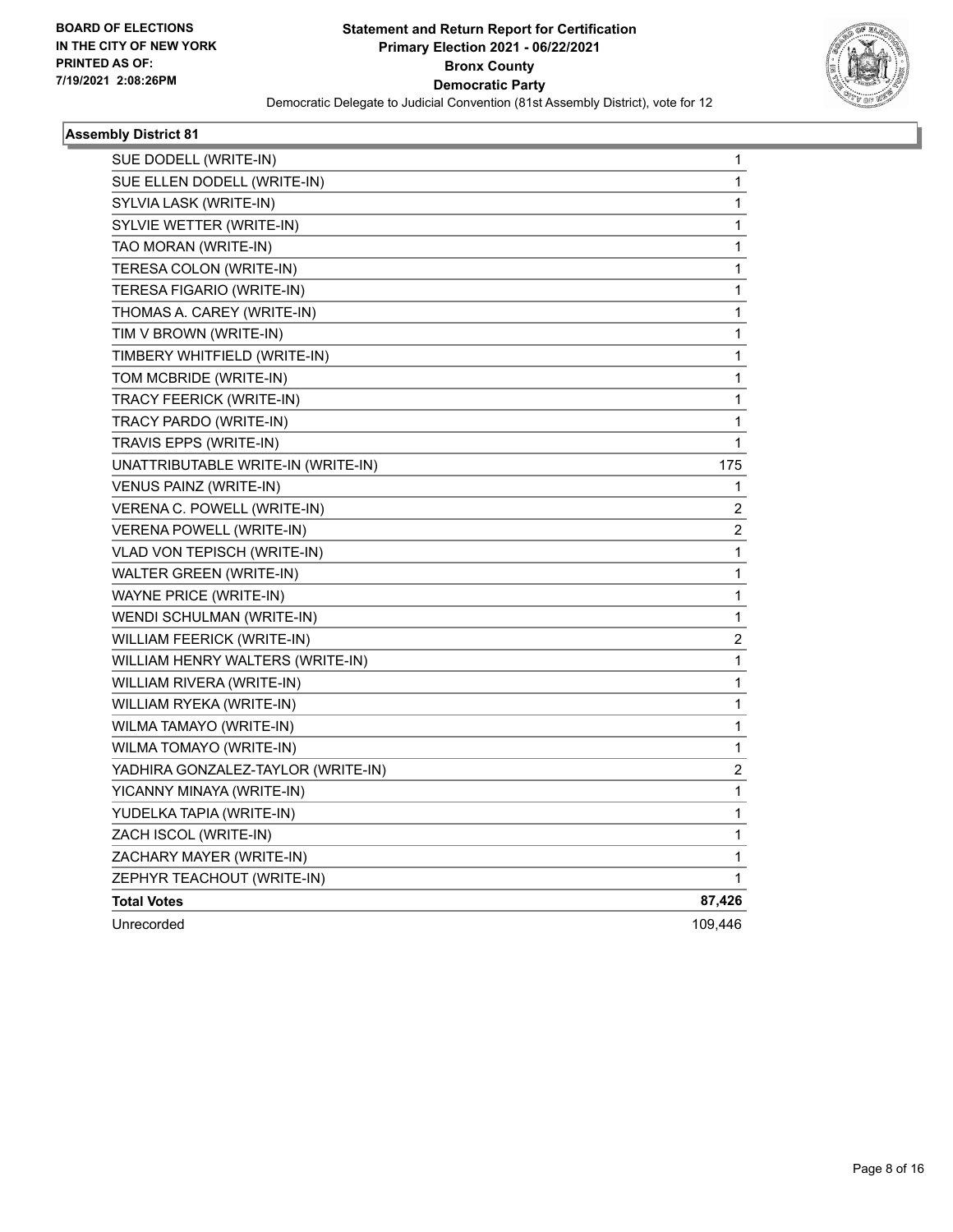

| PUBLIC COUNTER                                           | 13,674         |
|----------------------------------------------------------|----------------|
| MANUALLY COUNTED EMERGENCY                               | 0              |
| ABSENTEE / MILITARY                                      | 2,664          |
| <b>AFFIDAVIT</b>                                         | 68             |
| <b>Total Ballots</b>                                     | 16,406         |
| Less - Inapplicable Federal/Special Presidential Ballots | 0              |
| <b>Total Applicable Ballots</b>                          | 16,406         |
| ELIOT L. ENGEL                                           | 9,301          |
| <b>RANDI MARTOS</b>                                      | 5,049          |
| <b>WILLIAM WEITZ</b>                                     | 3,942          |
| <b>HELEN K. MORIK</b>                                    | 4,675          |
| MICHAEL HELLER                                           | 4,373          |
| <b>TERESA COLON</b>                                      | 6,131          |
| <b>DELORES DIXON</b>                                     | 5,413          |
| <b>JERALD KREPPEL</b>                                    | 3,243          |
| <b>PAUL ELLIS</b>                                        | 3,985          |
| KATHRYN THEOBALD                                         | 4,727          |
| <b>IRA BIGELEISEN</b>                                    | 3,504          |
| <b>BRUCE FELD</b>                                        | 3,657          |
| <b>GEORGE DIAZ</b>                                       | 3,147          |
| ALINA K. DOWE                                            | 3,187          |
| <b>GARNELL BERKLEY</b>                                   | 1,727          |
| <b>DANELL BERKLEY</b>                                    | 1,856          |
| <b>BRENDA MUNIZ</b>                                      | 3,559          |
| <b>DANIEL MUNIZ</b>                                      | 2,015          |
| <b>CHRISTINA MUNIZ</b>                                   | 3,433          |
| <b>LEONEL BAEZ</b>                                       | 2,180          |
| RICARDO SOTO                                             | 2,643          |
| EDUARDO J. NUNEZ                                         | 2,546          |
| ROBERT HIDALGO                                           | 2,651          |
| AAMER TAHSEER (WRITE-IN)                                 | 1              |
| AARON FOLDENAUER (WRITE-IN)                              | $\mathbf{1}$   |
| AARON GHITELMAN (WRITE-IN)                               | 1              |
| ABIGAIL MARTIN (WRITE-IN)                                | $\overline{2}$ |
| ADAM ARKIN (WRITE-IN)                                    | 1              |
| ADELRON DOSSANTOS (WRITE-IN)                             | 1              |
| AINNE GRAMER (WRITE-IN)                                  | 1              |
| AITAN ELIASH (WRITE-IN)                                  | 1              |
| AL HIGLER (WRITE-IN)                                     | 1              |
| ALANA CURTIS-RODRGUEZ (WRITE-IN)                         | 1              |
| ALEX DIAMOND (WRITE-IN)                                  | 1              |
| ALEXANDER M. MARTIN (WRITE-IN)                           | 1              |
| ALF LANDOW (WRITE-IN)                                    | 1              |
| ALYSSA EDWARDS (WRITE-IN)                                | 1              |
| AMANDA NASBAN (WRITE-IN)                                 | 1              |
| AMIR KHAN (WRITE-IN)                                     | 1              |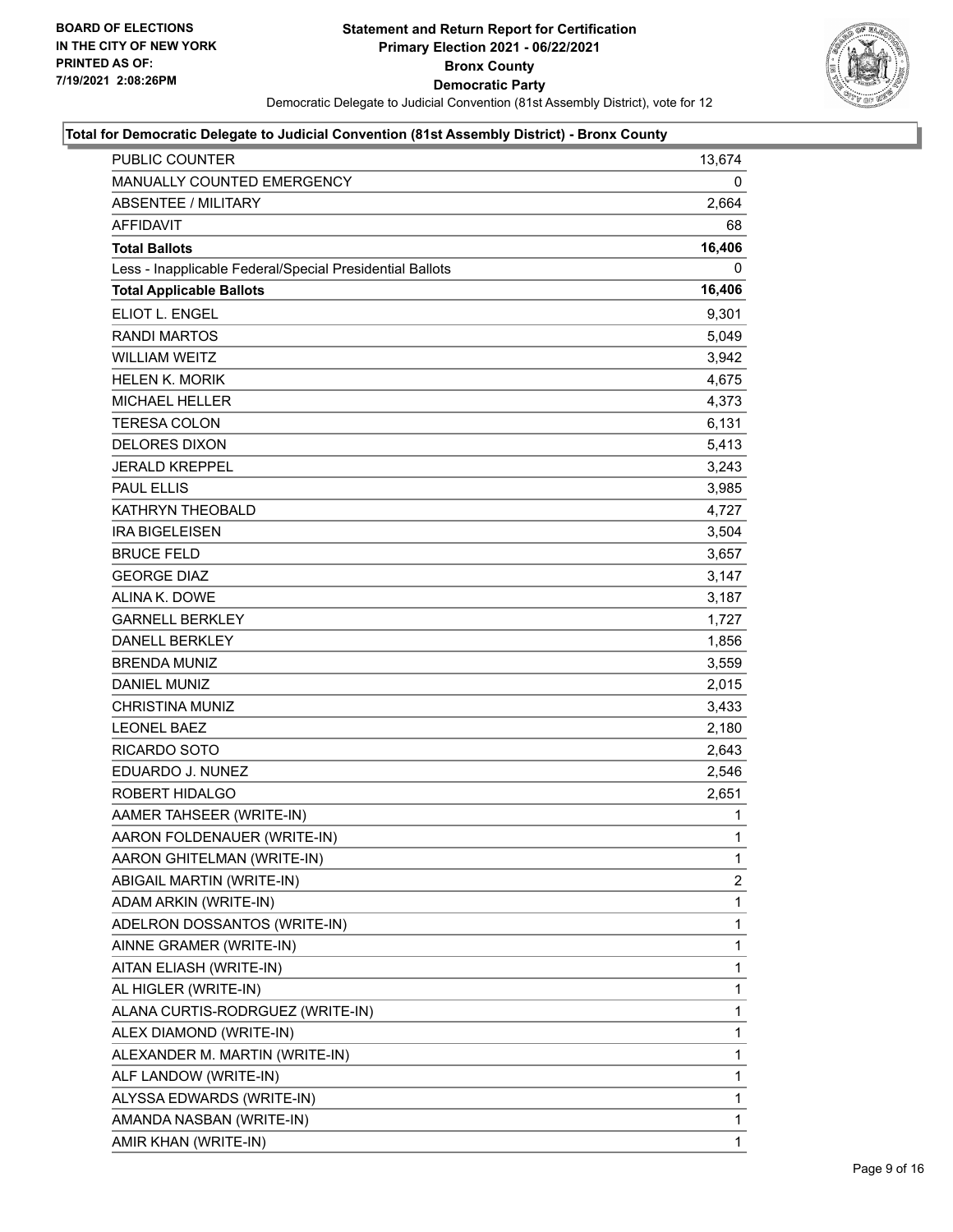

| AMISCH SABUR-MUMIN (WRITE-IN)       | 1              |
|-------------------------------------|----------------|
| ANDREA LUCIANO (WRITE-IN)           | 1              |
| ANDREW CARORIN (WRITE-IN)           | 1              |
| ANDREW MARC KAUFMAN (WRITE-IN)      | 1              |
| ANDREW T. JACKSON (WRITE-IN)        | 1              |
| ANDY KAPLAN (WRITE-IN)              | 1              |
| ANGEL CRUZ (WRITE-IN)               | 1              |
| ANITA DUTT (WRITE-IN)               | 1              |
| ANNA GEAGAN (WRITE-IN)              | 1              |
| ANNE BUCKLEY (WRITE-IN)             | 1              |
| ASA HENRY (WRITE-IN)                | 1              |
| BARBARA FIELD GOLDEN (WRITE-IN)     | $\overline{2}$ |
| <b>BARNABAS COLLINS (WRITE-IN)</b>  | 1              |
| BEN ARONOWITZ (WRITE-IN)            | 1              |
| BENJAMIN DIAMOND (WRITE-IN)         | 1              |
| BETSY KNAPP (WRITE-IN)              | 1              |
| BETTY BAUMEL (WRITE-IN)             | 1              |
| BILL DEBLASIO (WRITE-IN)            | 1              |
| <b>BRENDA CARONIG (WRITE-IN)</b>    | 1              |
| BRENDA MUNIZ (WRITE-IN)             | 1              |
| BRIAN ALBERTS (WRITE-IN)            | 1              |
| BRIAN DE NAULT (WRITE-IN)           | 1              |
| BRYAN GRANNUM (WRITE-IN)            | 1              |
| CARLOS EDUARDO RODRIGUEZ (WRITE-IN) | 1              |
| CAROL INCARNACAO SCHIRM (WRITE-IN)  | 1              |
| CATHY ROJAS (WRITE-IN)              | 1              |
| CECIL BONITO (WRITE-IN)             | 1              |
| CHARLIE FRIEDBERG (WRITE-IN)        | 1              |
| CHARLIE WOHLBERG (WRITE-IN)         | 1              |
| CHERYL CHIOVETTA (WRITE-IN)         | $\overline{2}$ |
| CHEYENNE JACKSON (WRITE-IN)         | 1              |
| CIATTAZ BAYSAH (WRITE-IN)           | 1              |
| CLAIBOURNE HENRY (WRITE-IN)         | 1              |
| CORNELIUS MILES (WRITE-IN)          | 2              |
| DAMIAN MCSHANE (WRITE-IN)           | 1              |
| DAN PADERNACHT (WRITE-IN)           | $\overline{2}$ |
| DANA GRECO (WRITE-IN)               | 1              |
| DANIEL MURPHY (WRITE-IN)            | 1              |
| DANIELLE ROSE (WRITE-IN)            | 1              |
| DAVID ARONOWITZ (WRITE-IN)          | 1              |
| DAVID EISSIPP (WRITE-IN)            | 1              |
| DAVID INGRIM (WRITE-IN)             | 1              |
| DAVID KNAPP (WRITE-IN)              | 1              |
| DAVID STADTMANN (WRITE-IN)          | 1              |
| DAVID STUDTMOVER (WRITE-IN)         | 1              |
| DEIDRE BURKE (WRITE-IN)             | 1              |
|                                     |                |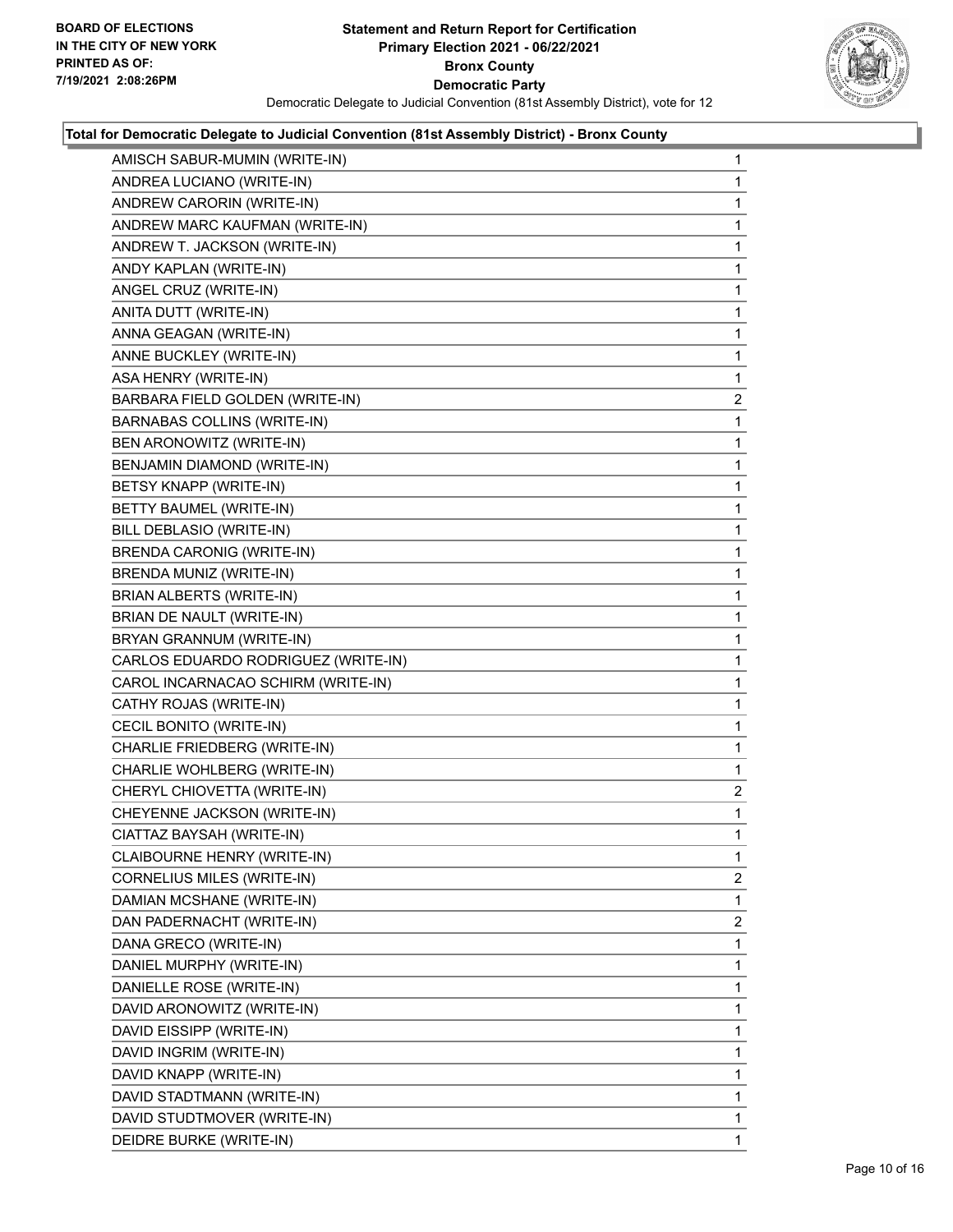

| DIANA KALMAN (WRITE-IN)          | $\mathbf{1}$   |
|----------------------------------|----------------|
| DONALD GOLDBERG (WRITE-IN)       | 1              |
| DYLAN J KENNEDY (WRITE-IN)       | 1              |
| EAMON COFFEY (WRITE-IN)          | 1              |
| ED SHIBLE (WRITE-IN)             | 1              |
| EDUARDO MORA (WRITE-IN)          | 1              |
| EDWARD ARFE (WRITE-IN)           | 1              |
| EDWARD CULLEN (WRITE-IN)         | 1              |
| EFRAIM HERSTIE (WRITE-IN)        | 1              |
| EFRAIN GONZALEZ (WRITE-IN)       | 1              |
| EITAN WEINSTEINER (WRITE-IN)     | 1              |
| ELEANOR GEAGAN (WRITE-IN)        | 1              |
| ELIABETH GARY (WRITE-IN)         | 1              |
| ELIANN CHIOVETTA (WRITE-IN)      | 1              |
| ELLA MCGLYNN (WRITE-IN)          | 1              |
| ELLIOT FEINMAN (WRITE-IN)        | 1              |
| EMILY YOLKUT (WRITE-IN)          | 1              |
| ERIC ADAMS (WRITE-IN)            | 1              |
| ERIC DINOWITZ (WRITE-IN)         | 1              |
| EVANGELISTA ESCUBORES (WRITE-IN) | 1              |
| EVERETT STEMBRIDGE (WRITE-IN)    | 1              |
| FERNANDO CABRERRA (WRITE-IN)     | 1              |
| FRANK NUGENT (WRITE-IN)          | 1              |
| FRED GOLDEN (WRITE-IN)           | 2              |
| <b>GABRIEL NUNEZ (WRITE-IN)</b>  | 1              |
| GARY ARELBANK (WRITE-IN)         | 1              |
| GARY AXELBANK (WRITE-IN)         | 1              |
| <b>GARY CRUGEN (WRITE-IN)</b>    | 1              |
| <b>GAYLE SHIBLE (WRITE-IN)</b>   | $\overline{c}$ |
| GIANNI CHIOVETTA (WRITE-IN)      | 1              |
| GIOVANNI CIPOLLA (WRITE-IN)      | 1              |
| <b>GREG OVERZAT (WRITE-IN)</b>   | 1              |
| HARVEY MILK (WRITE-IN)           | 1              |
| HAYLAY CLARK (WRITE-IN)          | 1              |
| HEALY TURESHI (WRITE-IN)         | 1              |
| HENRY HERBERT (WRITE-IN)         | 1              |
| HOWARD QUINN (WRITE-IN)          | 1              |
| ILEANA TORRESS (WRITE-IN)        | 1              |
| IRA BIGELESEISEM (WRITE-IN)      | 1              |
| ISAAC WRIGHT JR. (WRITE-IN)      | 1              |
| ISCHIA BRAVO (WRITE-IN)          | 1              |
| JACK MARTH (WRITE-IN)            | 1              |
| JAKE BAKIRAN (WRITE-IN)          | 1              |
| JAMES BRADLEY (WRITE-IN)         | 1              |
| JAMES CALDERON (WRITE-IN)        | 1              |
| JAMES REILLY (WRITE-IN)          | 3              |
|                                  |                |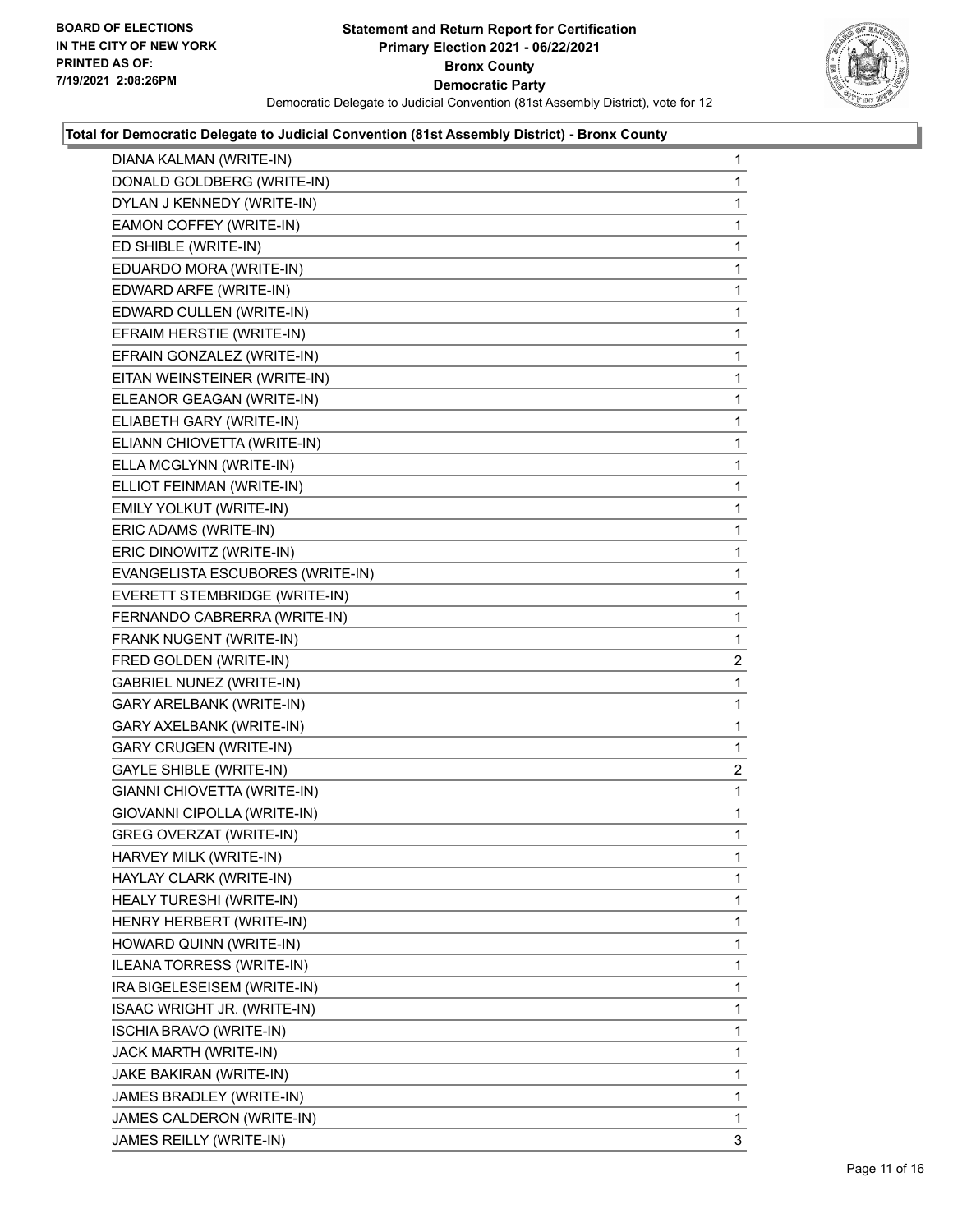

| JAMES SOLLANI (WRITE-IN)           | 1              |
|------------------------------------|----------------|
| JAMIN R SEWELL (WRITE-IN)          | 1              |
| JANEI PEGUERO (WRITE-IN)           | 1              |
| JANELLE KING (WRITE-IN)            | 1              |
| JEFFREY OKUN (WRITE-IN)            | 1              |
| JENNIFER FIRESTONE (WRITE-IN)      | 1              |
| JENNIFER SCANLETT (WRITE-IN)       | 1              |
| <b>JESSICA FLORES (WRITE-IN)</b>   | 3              |
| <b>JESSICA HALLER (WRITE-IN)</b>   | 1              |
| <b>JESSICA HILLIARD (WRITE-IN)</b> | 1              |
| JOANNE SPIVAK (WRITE-IN)           | 1              |
| JOANNE TROTTER (WRITE-IN)          | 1              |
| JOHN B FEERICK (WRITE-IN)          | 1              |
| JOHN CAMPBELL (WRITE-IN)           | 1              |
| JOHN FEERICK (WRITE-IN)            | 1              |
| JOHN J. ROONEY (WRITE-IN)          | 1              |
| JOHN MARTH (WRITE-IN)              | 3              |
| JOHN MOORE (WRITE-IN)              | $\overline{2}$ |
| JOHN RODRIGUEZ (WRITE-IN)          | 3              |
| JOHN SIEGEL (WRITE-IN)             | 1              |
| JOHN VILLANOVA (WRITE-IN)          | 1              |
| JONESHA VALENTINE (WRITE-IN)       | 1              |
| JOSE ALONZO (WRITE-IN)             | 1              |
| JOSE F. MORENO (WRITE-IN)          | 1              |
| JOSE GARCIA (WRITE-IN)             | $\overline{a}$ |
| JOSEPH KALMAN (WRITE-IN)           | 1              |
| JOSHUA DIAMOND (WRITE-IN)          | 1              |
| JOSHUA HILL (WRITE-IN)             | 1              |
| JUAN NUNEZ (WRITE-IN)              | 1              |
| JUBA NOUR (WRITE-IN)               | 1              |
| JUDITH BAUMEL (WRITE-IN)           | 1              |
| JULIE REYES (WRITE-IN)             | 1              |
| JULIE S. RAPHAEL (WRITE-IN)        | 1              |
| JULIET BAILEY (WRITE-IN)           | 1              |
| KATHERINE GOLDSTEIN (WRITE-IN)     | 1              |
| KATHY SOLOMON (WRITE-IN)           | 1              |
| KATIE ADAMS (WRITE-IN)             | 1              |
| KATRINA FOSTER (WRITE-IN)          | 1              |
| KELVYN JACKSON (WRITE-IN)          | 1              |
| KENNY MINAYA (WRITE-IN)            | 1              |
| KERMIS BATISTA (WRITE-IN)          | 1              |
| KEVIN CLARK (WRITE-IN)             | 1              |
| KINGSLY LASBREY (WRITE-IN)         | 1              |
| KOLUK BAYSAH (WRITE-IN)            | 1              |
| KRISTIN KEHOE (WRITE-IN)           | 1              |
| KRYSTAL SNOW (WRITE-IN)            | $\mathbf{1}$   |
|                                    |                |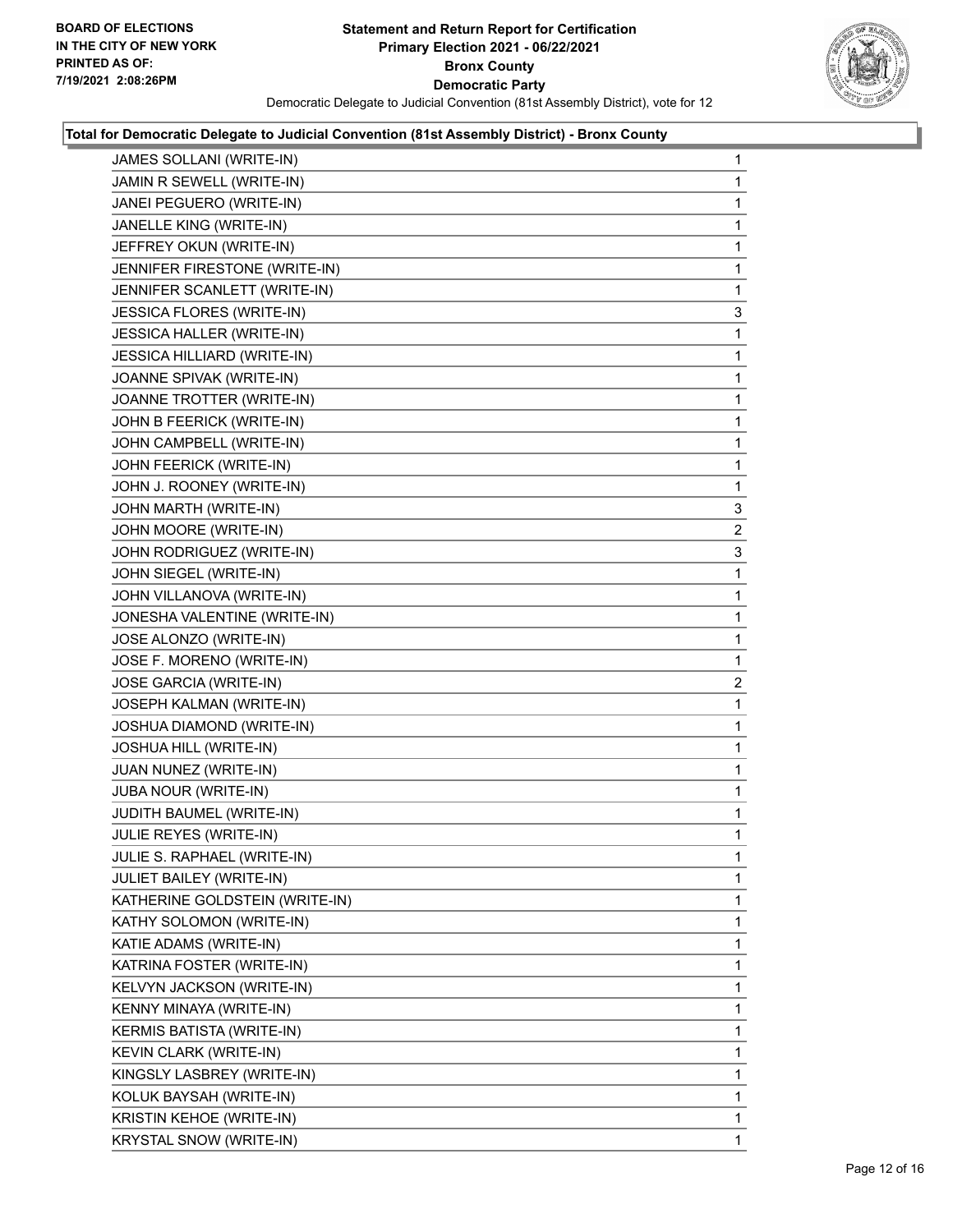

| LARRY TOWERS (WRITE-IN)         | $\mathbf{1}$   |
|---------------------------------|----------------|
| LAURA SPALTER (WRITE-IN)        | 1              |
| LAUREN CHIOVETTA (WRITE-IN)     | $\overline{2}$ |
| LENA MERCADO (WRITE-IN)         | 1              |
| LILY RABE (WRITE-IN)            | 1              |
| LISA ROSENBERG (WRITE-IN)       | 1              |
| LORI LASSON (WRITE-IN)          | 1              |
| LUAL CHARLES (WRITE-IN)         | 1              |
| LUIS GUTIERREZ (WRITE-IN)       | 1              |
| MARC MESSENGER (WRITE-IN)       | 1              |
| MARCIA BERGSON (WRITE-IN)       | 1              |
| MARIA LIZABETH PARDO (WRITE-IN) | 1              |
| MARIANNE WILLIAMSON (WRITE-IN)  | 1              |
| MARILYN FEERICK (WRITE-IN)      | 2              |
| MARK DUDLIO (WRITE-IN)          | 1              |
| MARK SLOMZAWY (WRITE-IN)        | 1              |
| MARSHALL STRUBRIDGE (WRITE-IN)  | 1              |
| MARTHA STARK (WRITE-IN)         | 1              |
| MARTIN ROSEN (WRITE-IN)         | 1              |
| MARYANN A YOUNG (WRITE-IN)      | 1              |
| MATT NASBAN (WRITE-IN)          | $\overline{2}$ |
| MICHAEL BLOOMBERG (WRITE-IN)    | 1              |
| MICHAEL FENERMAN (WRITE-IN)     | 1              |
| MICHAEL HINMAN (WRITE-IN)       | 1              |
| MICHAEL IUPINACCI (WRITE-IN)    | 1              |
| MICHAEL SPIVAK (WRITE-IN)       | 1              |
| MICHAEL SUSANA (WRITE-IN)       | 1              |
| MICHAEL VILLANOVA (WRITE-IN)    | 1              |
| MICHELLE CARRUSO (WRITE-IN)     | 1              |
| MICHELLE REUS (WRITE-IN)        | 1              |
| MICHELLE VISAGE (WRITE-IN)      | 1              |
| MINO LORA (WRITE-IN)            | $\overline{2}$ |
| MONICA ESKIN, ESQ (WRITE-IN)    | 1              |
| MONIQUE JOHNSON C (WRITE-IN)    | 1              |
| MOSHE PIPILS (WRITE-IN)         | 1              |
| MUHAMMAD MAHMUD (WRITE-IN)      | 1              |
| NANCY ENGEL (WRITE-IN)          | 1              |
| NAPZI LASBREY (WRITE-IN)        | 1              |
| NATALIE GIONEL VELEZ (WRITE-IN) | 1              |
| NATALIE GOMEZ VELEZ (WRITE-IN)  | 1              |
| NETANEL FIORINO (WRITE-IN)      | 1              |
| NETANEL LINZER (WRITE-IN)       | 1              |
| NICHOLAS CHIOVETTA (WRITE-IN)   | 1              |
| NICHOLAS MARTINEZ (WRITE-IN)    | 1              |
| NICOLE CARORIN (WRITE-IN)       | 1              |
| NILKA MARTELL (WRITE-IN)        | $\mathbf{1}$   |
|                                 |                |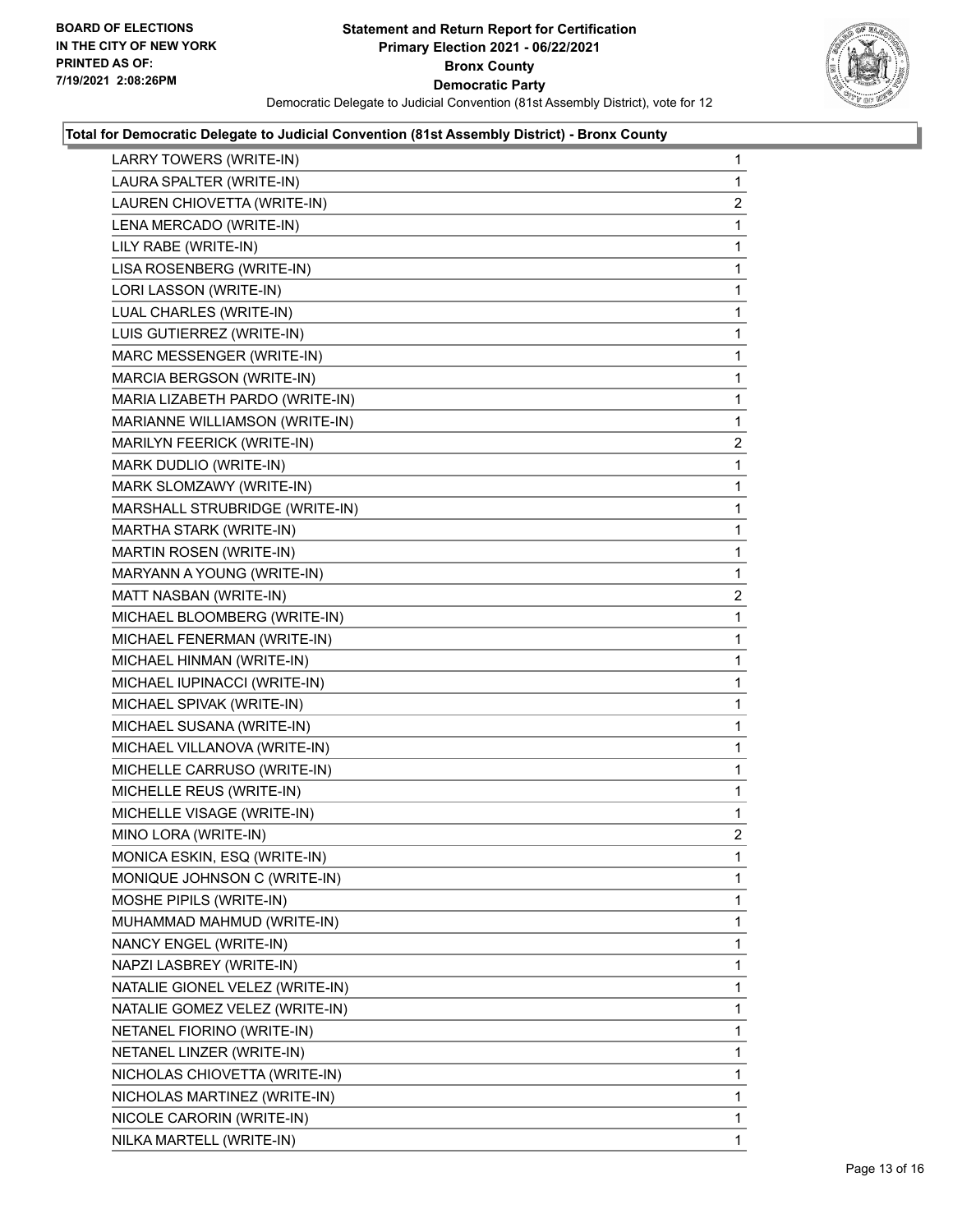

| NIRMAN DANZIG (WRITE-IN)          | $\overline{a}$ |
|-----------------------------------|----------------|
| NOAH POWLEN (WRITE-IN)            | 1              |
| NOSA LEVINSON (WRITE-IN)          | 1              |
| OKECHUKWA ECHEZONA (WRITE-IN)     | 1              |
| PAMELA KALLIMANIS (WRITE-IN)      | 1              |
| PAT PAULSON (WRITE-IN)            | 1              |
| PATRICK GEAGAN (WRITE-IN)         | 1              |
| PATRICK SMITH (WRITE-IN)          | $\mathbf{1}$   |
| PAUL MORIARTY (WRITE-IN)          | 1              |
| PAUL V. HAGAR (WRITE-IN)          | 1              |
| PAULE RIVERA (WRITE-IN)           | 1              |
| PEGGY ARONOWITZ (WRITE-IN)        | 1              |
| PEPPER FEERICK (WRITE-IN)         | 1              |
| PERRY CAROSSMAN (WRITE-IN)        | $\mathbf{1}$   |
| PHILIP ALCABES (WRITE-IN)         | 1              |
| PRETE BAHARA (WRITE-IN)           | 1              |
| RABBI LADY SRINER CAHN (WRITE-IN) | 1              |
| RADHY MIRANDA (WRITE-IN)          | 1              |
| RAFAEL N FISCHER (WRITE-IN)       | 1              |
| RALPH JOHNSON (WRITE-IN)          | 1              |
| RAMADAT SINGH (WRITE-IN)          | 1              |
| RAMDAT SINGH (WRITE-IN)           | 1              |
| RAMDET SINGH (WRITE-IN)           | $\overline{2}$ |
| RANDI ABREU (WRITE-IN)            | 1              |
| RANDYE BERNFELD (WRITE-IN)        | 1              |
| RAYMOND P MERCADO (WRITE-IN)      | 1              |
| REUBEN DIAZ JR (WRITE-IN)         | 1              |
| REV. DR. JILL STEIN (WRITE-IN)    | 1              |
| ROBERT ALLEN (WRITE-IN)           | 1              |
| ROBERT EISMAN (WRITE-IN)          | $\overline{c}$ |
| ROBERTA TODD (WRITE-IN)           | 1              |
| ROGER HAYES (WRITE-IN)            | 1              |
| ROGUE PRESTON (WRITE-IN)          | 1              |
| ROSEMARY GINTY (WRITE-IN)         | 1              |
| RUPAUL CHARLES (WRITE-IN)         | 1              |
| RUSSELL KANEY (WRITE-IN)          | 1              |
| SAMANTHA NUGENT (WRITE-IN)        | 1              |
| SAMUEL GHITELMAN (WRITE-IN)       | 1              |
| SANDRA LOBO (WRITE-IN)            | 1              |
| SASHA PARKER (WRITE-IN)           | 1              |
| SHAWN DONOVAN (WRITE-IN)          | 1              |
| SHIRA ATIMAN (WRITE-IN)           | 1              |
| SHIRA SILVERMAN (WRITE-IN)        | 1              |
| SIDNEY ROGOFF (WRITE-IN)          | 1              |
| STEVEN FROT (WRITE-IN)            | 1              |
| STRAND VON ZAROVICH (WRITE-IN)    | 1              |
|                                   |                |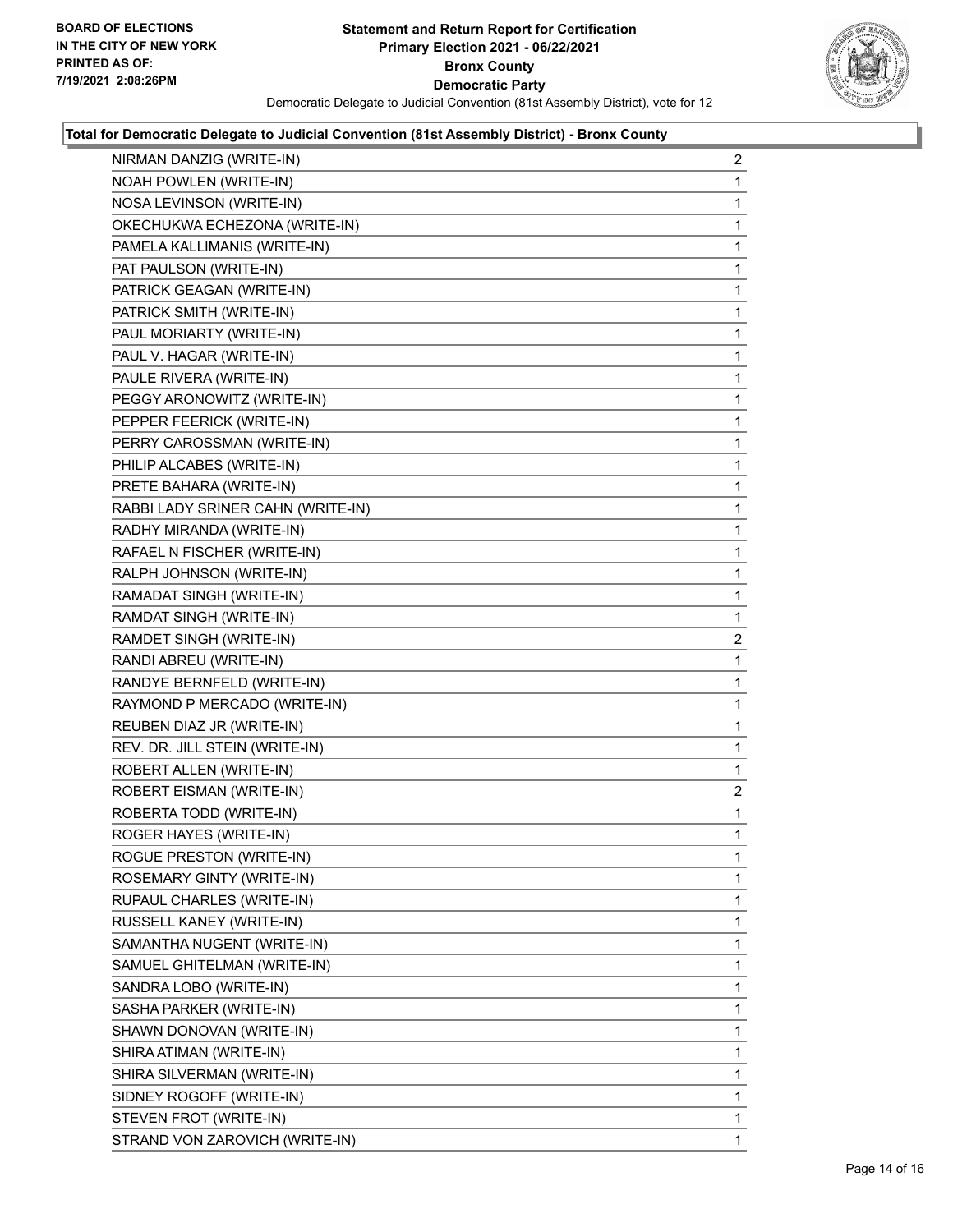

| SUE DODELL (WRITE-IN)              | 1              |
|------------------------------------|----------------|
| SUE ELLEN DODELL (WRITE-IN)        | 1              |
| SYLVIA LASK (WRITE-IN)             | 1              |
| SYLVIE WETTER (WRITE-IN)           | 1              |
| TAO MORAN (WRITE-IN)               | 1              |
| TERESA COLON (WRITE-IN)            | 1              |
| TERESA FIGARIO (WRITE-IN)          | 1              |
| THOMAS A. CAREY (WRITE-IN)         | 1              |
| TIM V BROWN (WRITE-IN)             | 1              |
| TIMBERY WHITFIELD (WRITE-IN)       | 1              |
| TOM MCBRIDE (WRITE-IN)             | 1              |
| TRACY FEERICK (WRITE-IN)           | 1              |
| TRACY PARDO (WRITE-IN)             | 1              |
| TRAVIS EPPS (WRITE-IN)             | 1              |
| UNATTRIBUTABLE WRITE-IN (WRITE-IN) | 175            |
| VENUS PAINZ (WRITE-IN)             | 1              |
| VERENA C. POWELL (WRITE-IN)        | 2              |
| <b>VERENA POWELL (WRITE-IN)</b>    | $\overline{c}$ |
| VLAD VON TEPISCH (WRITE-IN)        | 1              |
| WALTER GREEN (WRITE-IN)            | 1              |
| WAYNE PRICE (WRITE-IN)             | 1              |
| WENDI SCHULMAN (WRITE-IN)          | 1              |
| WILLIAM FEERICK (WRITE-IN)         | 2              |
| WILLIAM HENRY WALTERS (WRITE-IN)   | 1              |
| WILLIAM RIVERA (WRITE-IN)          | 1              |
| WILLIAM RYEKA (WRITE-IN)           | 1              |
| WILMA TAMAYO (WRITE-IN)            | 1              |
| WILMA TOMAYO (WRITE-IN)            | 1              |
| YADHIRA GONZALEZ-TAYLOR (WRITE-IN) | $\overline{c}$ |
| YICANNY MINAYA (WRITE-IN)          | 1              |
| YUDELKA TAPIA (WRITE-IN)           | 1              |
| ZACH ISCOL (WRITE-IN)              | 1              |
| ZACHARY MAYER (WRITE-IN)           | 1              |
| ZEPHYR TEACHOUT (WRITE-IN)         | 1              |
| <b>Total Votes</b>                 | 87,426         |
| Unrecorded                         | 109,446        |